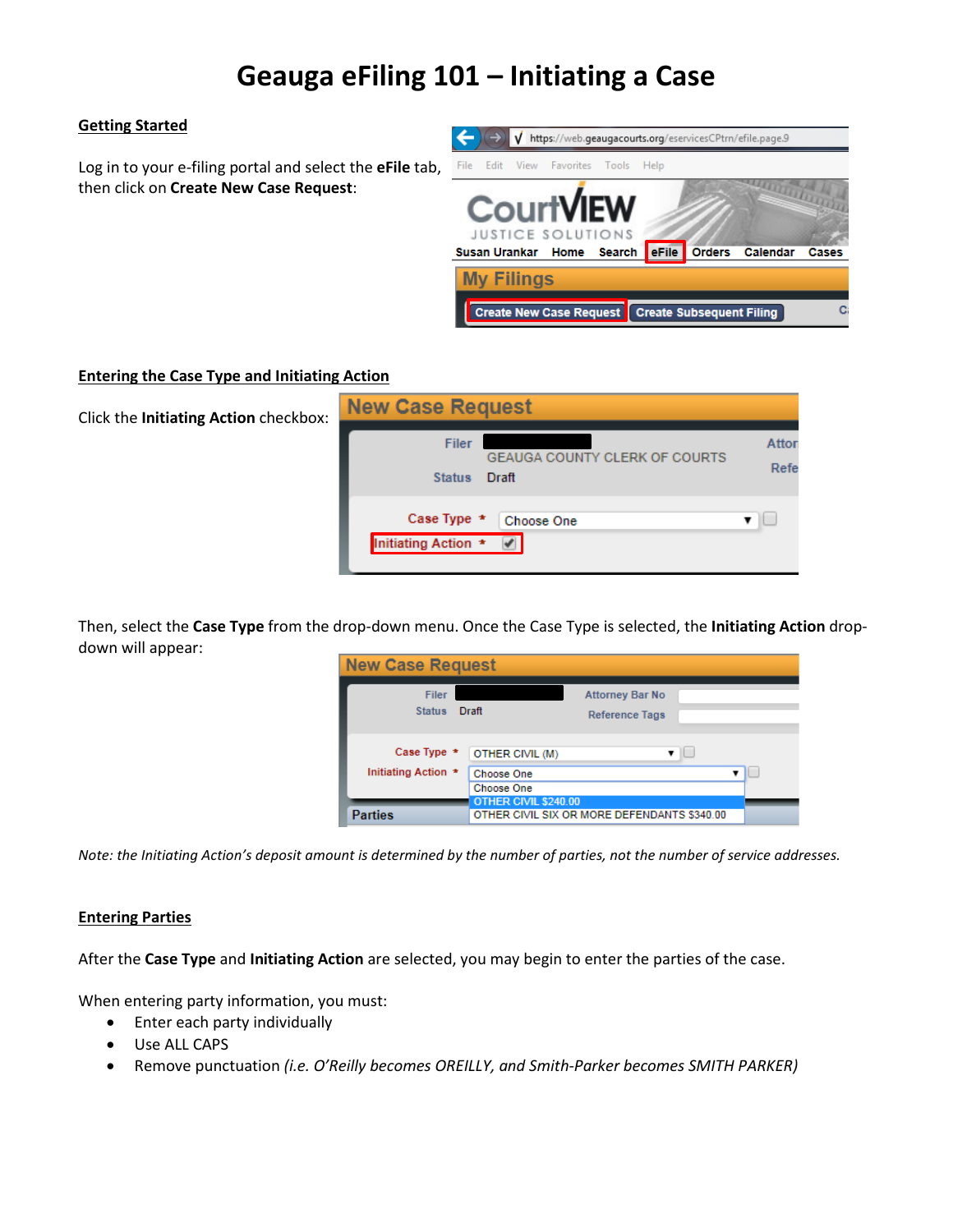#### **Party 1** should always be the **Plaintiff.**

*Note: if you are filing as an attorney, make sure to click the checkboxes for Rep by Attorney and On Behalf Of. If you are filing as a Pro Se Litigant, leave them blank.*

| <b>Parties</b>                            |                         |  |
|-------------------------------------------|-------------------------|--|
| Party 1                                   |                         |  |
| Party Type *                              | <b>PLAINTIFF</b>        |  |
| <b>Rep by Atty</b><br><b>On Behalf Of</b> | $\overline{\mathbf{y}}$ |  |
|                                           |                         |  |

# Under **Address Type**, always select **DEFAULT ADDRESS**. *Note: if a party has multiple addresses, only enter one; the Clerk's office will enter the additional addresses manually.*

| <b>Address Type</b> | <b>DEFAULT ADDRESS</b><br>◡ |  |
|---------------------|-----------------------------|--|
| <b>Address</b>      | 100 SHORT COURT STE3        |  |
| City                | <b>CHARDON</b>              |  |
| <b>State</b>        | Ohio                        |  |
| <b>Zip</b>          | 44024                       |  |

If a party has an **Affiliation** (i.e. Also Known As, Doing Business As, Formerly Known As, etc), add the information by selecting **Add Affiliation/Alias**. Do not try to include affiliation/alias information within the main party information.

| Party Type *                 | <b>DEFENDANT</b><br>$\checkmark$ |
|------------------------------|----------------------------------|
| <b>Rep by Atty</b>           |                                  |
| On Behalf Of                 |                                  |
| <b>Last Name</b>             | <b>SMITH</b>                     |
| <b>First Name *</b>          | <b>BETTY</b>                     |
| <b>Middle Name</b>           |                                  |
| <b>Suffix</b>                |                                  |
| Company                      |                                  |
| <b>Phone Type</b>            | $\checkmark$                     |
| Phone                        |                                  |
| Email                        |                                  |
| <b>Affiliation/Alias</b>     |                                  |
| <b>Add Affiliation/Alias</b> |                                  |

After clicking **Add Affiliation/Alias**, select the **Affiliation** type from the dropdown menu and enter the information.

If a party has multiple aliases, enter them separately one at a time.

| Party 3                                                                           |                                                              |
|-----------------------------------------------------------------------------------|--------------------------------------------------------------|
| Party Type *<br><b>Rep by Atty</b><br>On Behalf Of<br>Last Name *<br>First Name * | Ado<br><b>DEFENDANT</b><br>$\vee$<br>m<br>DOE<br><b>JOHN</b> |
| <b>Middle Name</b>                                                                |                                                              |
| Suffix                                                                            | $\vee$                                                       |
| Company *                                                                         |                                                              |
| <b>Phone Type</b>                                                                 | $\ddot{\phantom{0}}$                                         |
| Phone                                                                             |                                                              |
| Email                                                                             |                                                              |
| <b>Affiliation/Alias</b>                                                          |                                                              |
| <b>Affiliation *</b>                                                              | Also Known As<br>$\check{ }$                                 |
| Last Name *                                                                       |                                                              |
| <b>First Name *</b>                                                               |                                                              |
| $Commony -$                                                                       | UNK SPOUSE OF BETTY SN                                       |

**Unknown Defendants:** JOHN DOE parties can be entered as a first and last name. If they are an UNK SPOUSE or UNK TENANT, etc this information should be included as an Affiliation:

| Party 3                  |                                               |
|--------------------------|-----------------------------------------------|
| Party Type *             | Ad <sub>t</sub><br><b>DEFENDANT</b><br>$\sim$ |
| <b>Rep by Atty</b>       |                                               |
| On Behalf Of             |                                               |
| Last Name *              | DOE                                           |
| <b>First Name *</b>      | <b>JOHN</b>                                   |
| <b>Middle Name</b>       |                                               |
| <b>Suffix</b>            | $\checkmark$                                  |
| $Commonany$ $\star$      |                                               |
|                          |                                               |
| <b>Phone Type</b>        | $\check{ }$                                   |
| Phone                    |                                               |
| Email                    |                                               |
| <b>Affiliation/Alias</b> |                                               |
| <b>Affiliation</b>       | $\star$<br>Also Known As<br>$\check{ }$       |
| <b>Last Name</b>         |                                               |
| <b>First Name *</b>      |                                               |
| $Commonany$ *            |                                               |
|                          | UNK SPOUSE OF BETTY SM                        |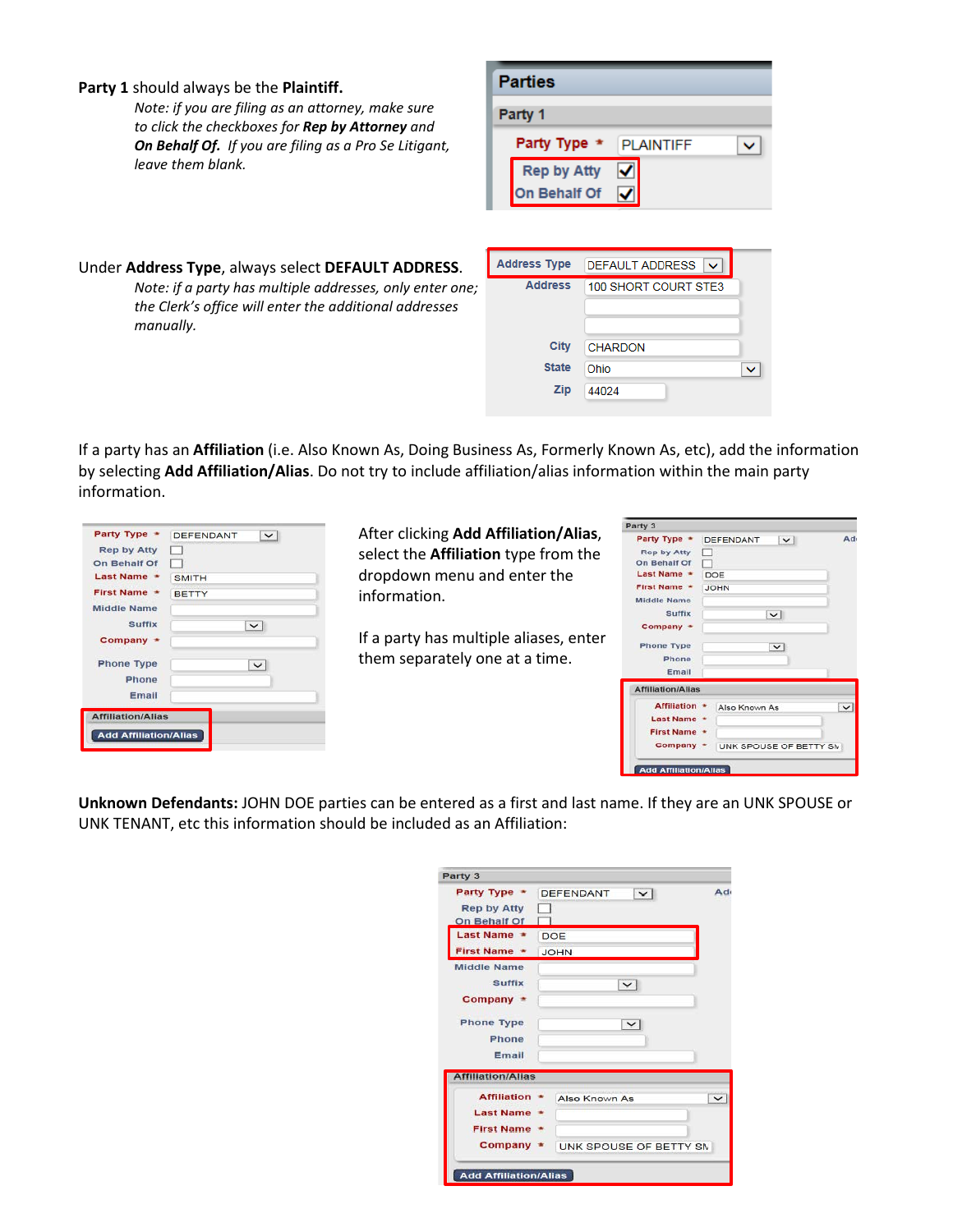|                                                                                            | Party 2             |                                     |  |
|--------------------------------------------------------------------------------------------|---------------------|-------------------------------------|--|
| Unknown parties (i.e. UNK SPOUSE OF JOHN DOE,                                              | Party Type *        | <b>DEFENDANT</b><br>$\mathbf{v}$ in |  |
| UNK HEIRS OF JOHN DOE, JOHN DOE 1 THRU 5)<br>should be entered in the <b>Company</b> line. | <b>Rep by Atty</b>  |                                     |  |
|                                                                                            | On Behalf Of        |                                     |  |
|                                                                                            | Last Name *         |                                     |  |
|                                                                                            | First Name *        |                                     |  |
|                                                                                            | <b>Middle Name</b>  |                                     |  |
|                                                                                            | <b>Suffix</b>       | $\blacksquare$                      |  |
|                                                                                            | Company *           | UNK SPOUSE OF JOHN DOI              |  |
|                                                                                            |                     |                                     |  |
|                                                                                            |                     |                                     |  |
|                                                                                            | <b>Address Type</b> | <b>DEFAULT ADDRESS</b>              |  |
| When a party's address is unknown, enter                                                   | <b>Address</b>      | <b>UNKNOWN ADDRESS</b>              |  |
| ADDRESS UNKNOWN into the Address line.                                                     |                     |                                     |  |
|                                                                                            |                     |                                     |  |
| Enter 00000 into the Zip box and hit tab; the                                              | City                | <b>NOT APPLICABLE</b>               |  |
| city and state will auto-fill.                                                             | <b>State</b>        | <b>NOT APPLICABLE</b><br>▼          |  |
|                                                                                            | Zip                 | 00000                               |  |

#### **Uploading Documents**

All pleadings must be in **PDF** format and all proposed judgment entries must be in **MS Word** format.

It is possible to make notes on every filing submitted. A "Document Note" will add text to the case docket description. A "Filing Note" is a communication to the Clerk regarding the case.

Upload your initial filings in the following order:

- **1) Case Designation Sheet** (located on the Clerk of Courts website)
- **2) Complaint**
- **3) Instructions for Service.**
	- **a.** If no instructions are filed, service will default to certified mail; if you have multiple instructions, submit each as a separate filing.
	- **b.** If you would like to request service by Process Server, you must file a Motion to Appoint Process Server along with a Proposed Order. *\*\*\*for more detail on Motions and Proposed Orders, see Subsequent Filings on eFiled Cases*

#### **Submitting the Case**

Once you have selected all of your documents for uploading, click Continue with Filing at the bottom of the efiling window:

| <b>Convenience Fee</b> | \$13.75 2.9%                |  |
|------------------------|-----------------------------|--|
| <b>Action Costs</b>    | \$450.00                    |  |
| <b>Total</b>           | \$463.75                    |  |
| Paid                   | \$.00                       |  |
| Owed                   | \$463.75                    |  |
|                        |                             |  |
| Cancel<br><b>Save</b>  | <b>Continue with Filing</b> |  |